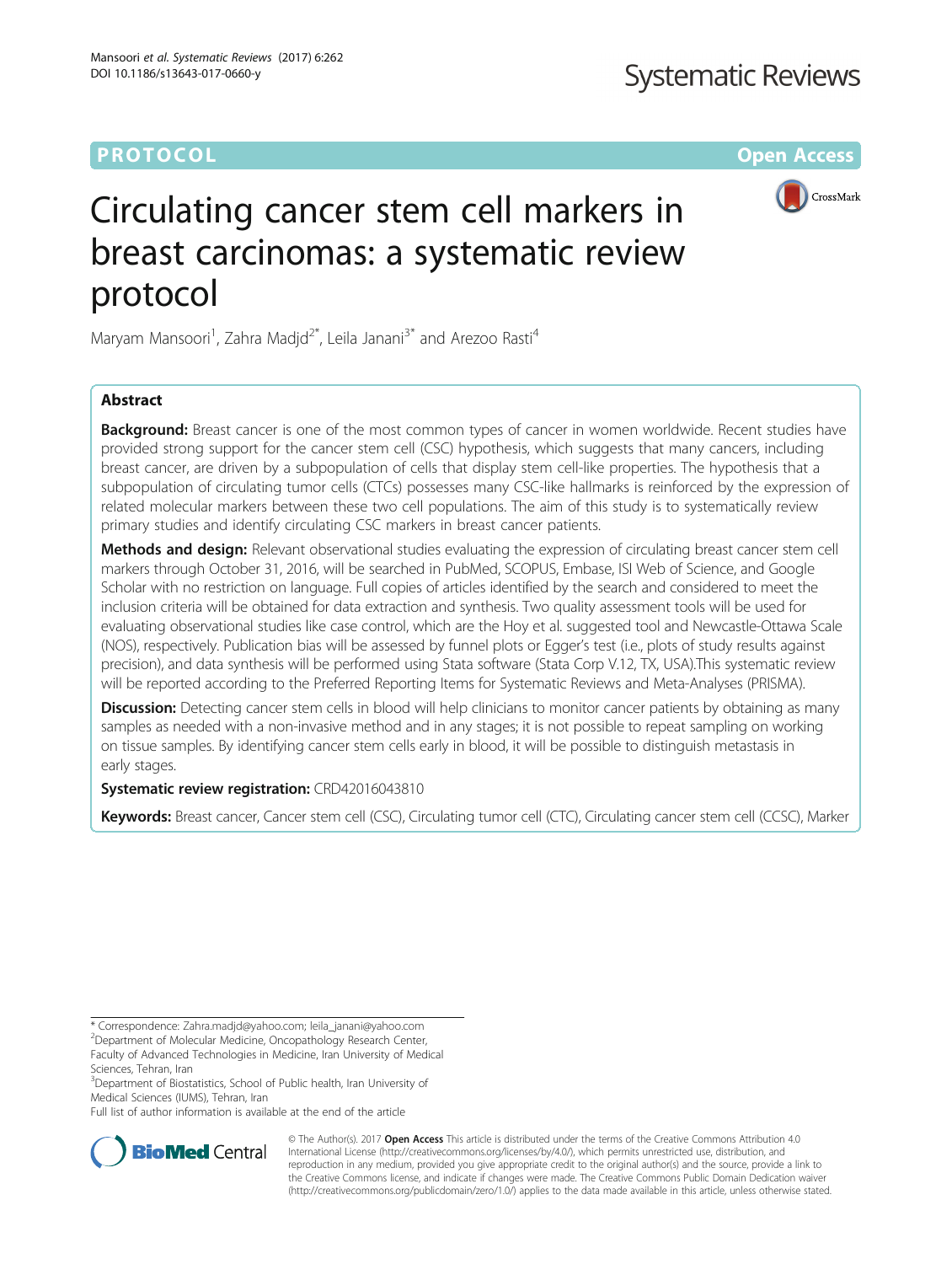#### Strengths and limitations of this study

- This systematic review will, for the first time, evaluate circulating cancer stem cell markers in breast carcinomas without placing restrictions on language.
- Since there is no specific marker for detecting circulating cancer stem cells in different subtypes of breast cancer, we aim to define the best marker(s) for identification of breast cancer stem cells in the blood.
- Though the majority of cancer stem cell studies focus on tissues, identification of cancer stem cells in the blood can be applicable in diagnosis, monitoring of patients, and targeted therapy of tumors.
- The study screening, data extraction, and assessment of risk of bias of the current study will be conducted independently by two researchers.
- There is high heterogeneity of cancer stem cell markers in the circulating blood of breast cancer patients.
- This review will be limited by the quality and heterogeneity of the primary studies.

#### Background

Breast cancer is the sixth most common cause of cancerrelated deaths worldwide and is the second most common cause of cancer death in women. The incidence of breast cancer is highest in high-income countries, accounting for more than half of all breast cancer cases. Although breast cancer is less common in women living in low-income countries, the age-adjusted incidence is increasing, and the rates of increase are often greater in these countries [\[1\]](#page-4-0).

Circulating tumor cells (CTCs) are a distinct population of cancer cells that have detached from the primary tumor and intravasated into the blood, a necessary step in forming distant metastases. It is believed that tumor infiltration of blood vessels at the primary tumor site is responsible for the dissemination of tumor cells and the formation of metastatic lesions in distant organs. This suggests that they may share the hallmarks of cancer stem cells (CSCs), as CSCs have the ability to give rise to new tumors. Due to their role in metastasis, CTCs can be considered the progenitors of relapse and direct contributors to the development of metastasis [[2, 3\]](#page-4-0).

Many techniques have been developed and are under continuous improvement to enhance the efficacy of CTC isolation and characterization. They have been proven useful in detecting minor subgroups of cells present in the primary tumor that may contribute to treatment resistance or relapse. Hence, detecting and characterizing CTCs may be a useful tool in treating solid malignancies [[4\]](#page-4-0).

Recent studies have provided strong support for the cancer stem cell hypothesis, which suggests that many cancers, including breast cancer, are driven by a subpopulation of cells that display stem cell properties. These cells may mediate metastasis and, by virtue of their relative resistance to chemotherapy and radiation, contribute to treatment relapse [[5\]](#page-4-0).

Various markers are used to identify the unique subpopulation of breast cancer cells with stem cell properties. Whether these markers are expressed in all breast cancers, identify the same population of cells, or equate to therapeutic response is controversial. The relationship of breast cancer stem cells with clinical parameters will require the identification of specific markers for the individual cancer patient [\[6\]](#page-4-0).

CTCs and CSCs have been proposed as valuable tools for the detection and characterization of disease and individualization of therapy for multiple solid tumors. A focused and prospective validation of the clinical utility of detecting these cells is still needed, but results suggest that they may add great benefit for the early detection and personalization of therapy [\[7](#page-4-0)].

One well-defined method for the identification of putative breast cancer stem cells (BCSCs) is flow cytometry [[8](#page-4-0)]. For the first time, breast cancer-initiating cells were isolated based on the expression of unique cell surface antigens, which include epithelial specific antigen (ESA) and CD44, but not CD24 [\[9\]](#page-4-0). Subsequent studies demonstrated that the CD44<sup>+</sup> and CD24<sup>−</sup> phenotype can define a population enriched for BCSCs. Other cell surface markers, like CD49f and CD133, can, when combined with CD44<sup>+</sup> and CD24<sup>−</sup> , be used to identify BCSCs in different breast cancer subtypes [[10](#page-4-0), [11\]](#page-4-0). BCSCs can also be isolated using the Aldefluor assay based on aldehyde dehydrogenase (ALDH) activity [[12](#page-4-0)]. The EpCAM<sup>+</sup>, CD24<sup>-</sup>, CD44<sup>+</sup>, and ALDH<sup>+</sup> populations across different subtypes of breast cancers represent anatomically distinct BCSCs with respective EMT (epithelial-to-mesenchymal transition) and MET (mesenchymal-to-epithelial transition) gene expression profiles. These populations dynamically transition between the mesenchymal and epithelial states reflective of their normal counterparts in the mammary epithelial hierarchy [[13](#page-4-0)].

Although identification of these markers in tissue may be meaningful clinically, in practice, it is not possible to take repeated tissue samples from the breast. However, it is possible to take peripheral blood samples multiple times. Due to the high heterogeneity of breast cancers and the diversity of BCSC markers, many studies suggest using a panel of markers for the identification of BCSCs. However, previous attempts to discover appropriate BCSC markers have not been successful.

In previous studies, different markers of tumor cells, including EPCAM, CD44, CD24, ALDH1, CD133, and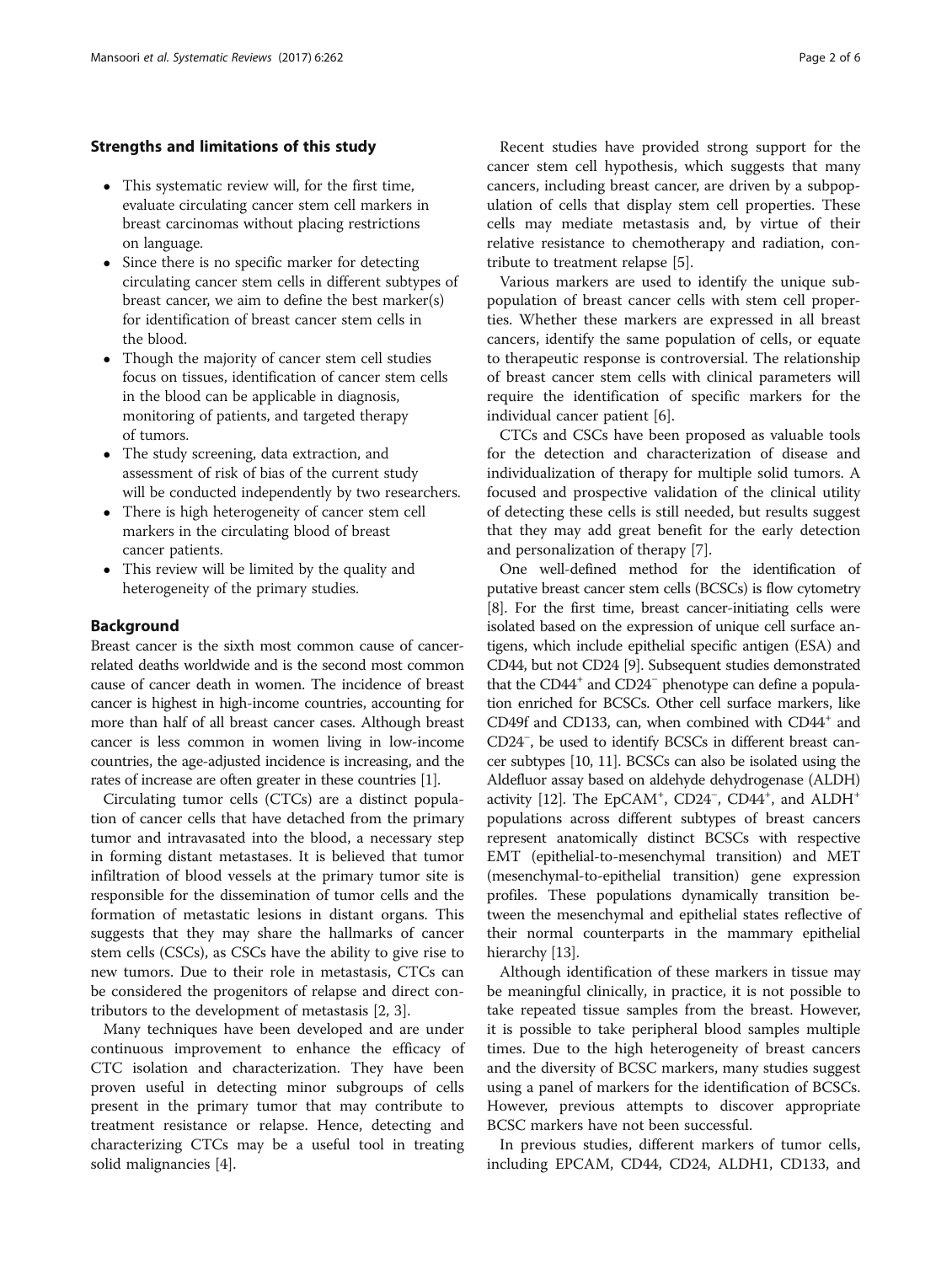PIWIL2, found in the blood of breast cancer patients were evaluated to determine whether it was possible to use circulating BCSCs for patient monitoring, prognosis, diagnosis, and response to therapy [[14](#page-5-0)–[23](#page-5-0)]. To date, several researchers have published their data on stem cell markers in CTCs in patients with breast cancer, but there is no systematic review on identifying markers of circulating BCSCs.

## Methods/design

## **Objectives**

The objective of this review is to provide a systematic review of primary studies to identify the BCSC markers in the circulating blood of breast cancer patients. This review will complement the findings of an existing review published in 2015 [[24\]](#page-5-0).

## Review questions

This review of studies should address the following questions:

- 1. Establish the existence of circulating CSC markers in patients with breast carcinomas
- 2. Establish the identification of circulating CSC markers in patients with breast carcinomas

## Study design

This review protocol has been published in the PROS-PERO international prospective register of systematic reviews [\(http://www.crd.york.ac.uk/PROSPERO](http://www.crd.york.ac.uk/PROSPERO)), registration number CRD42016043810.

The Preferred Reporting Items for Systematic Reviews and Meta-Analyses for Protocols 2015 (PRISMA-P 2015) have been used for preparing and reporting the protocol of this systematic review [[25](#page-5-0)]. The methods adopted for this systematic review have been developed in accordance with the guidelines detailed on the PRISMA checklist, and the PRISMA flow diagram will be used to describe the flow of information through the different phases of the systematic review (Additional file [1\)](#page-4-0) [[26](#page-5-0)].

## Criteria for considering studies for the review Inclusion criteria

Observational studies (cross-sectional, case-control, and cohort) which assessed circulating CSC markers and identified these markers in breast carcinomas based on defined methods will be included. These methods which are used for CSC identification and isolation are as follows:

1. Magnetic-activated cell sorting (MACS) is a method for separation of various cell populations depending on their surface antigens (CD molecules). In this method, the super paramagnetic nanoparticles are used to tag the targeted cells in order to capture them inside the column.

- 2. Flow cytometry is a laser- or impedance-based, biophysical technology employed in cell counting and biomarker detection which allows an individual characterization of rare cells like CTCs. It is used for immunophenotyping the cells. It is predominantly used to measure fluorescence intensity produced by fluorescent-labeled antibodies detecting proteins or ligands that bind to specific cell-associated molecules.
- 3. Fluorescence-activated cell sorting (FACS) is a specialized type of flow cytometry. It provides a method for sorting a heterogeneous mixture of biological cells into two or more containers, one cell at a time, based upon the attached conjugated antibody to its surface emits specific fluorescent lights which is used for characterization of each cell. It is a useful scientific instrument as it provides fast, objective, and quantitative recording of fluorescent signals from individual cells as well as physical separation of cells of particular interest.
- 4. Reverse transcription polymerase chain reaction (RT-PCR) is a variant of polymerase chain reaction (PCR) and is a technique commonly used in molecular biology to detect RNA expression and to measure the quality of the gene expression in cells.
- 5. Real-time polymerase chain reaction (real-time PCR), also known as quantitative polymerase chain reaction (qPCR). It monitors the amplification of a targeted DNA molecule during the PCR, i.e., in real-time and not at its end, as in conventional PCR. Real-time PCR can be used quantitatively (quantitative real-time PCR) and semi-quantitatively, i.e., above/below a certain amount of DNA molecules (semi quantitative real-time PCR).
- 6. Filtration is used to enrich CTC which is solely based on the size of the cells.
- 7. Density gradient centrifugation and immunocytochemistry is one way to enrich disseminated tumor cells. Mononuclear cells are isolated using Ficoll and are subsequently spun on glass slides. Visualization of the tumor cells beside the leukocytes is effected by means of immunocytochemistry.
- 8. Chip based methods:
	- a. Microfluidics, immobilization and in situ hybridization (ISH) uses special chips combining microfluidics and immobilization of CTCs by binding of specific antibodies. The latter chip is used to establish RNA ISH assay to detect and quantify CTCs. ISH is a type of hybridization that uses a labeled complementary DNA, RNA, or modified nucleic acids strand (i.e., probe) to localize a specific DNA or RNA sequence in cells (e.g., CTC-chip, Herringbone Chip).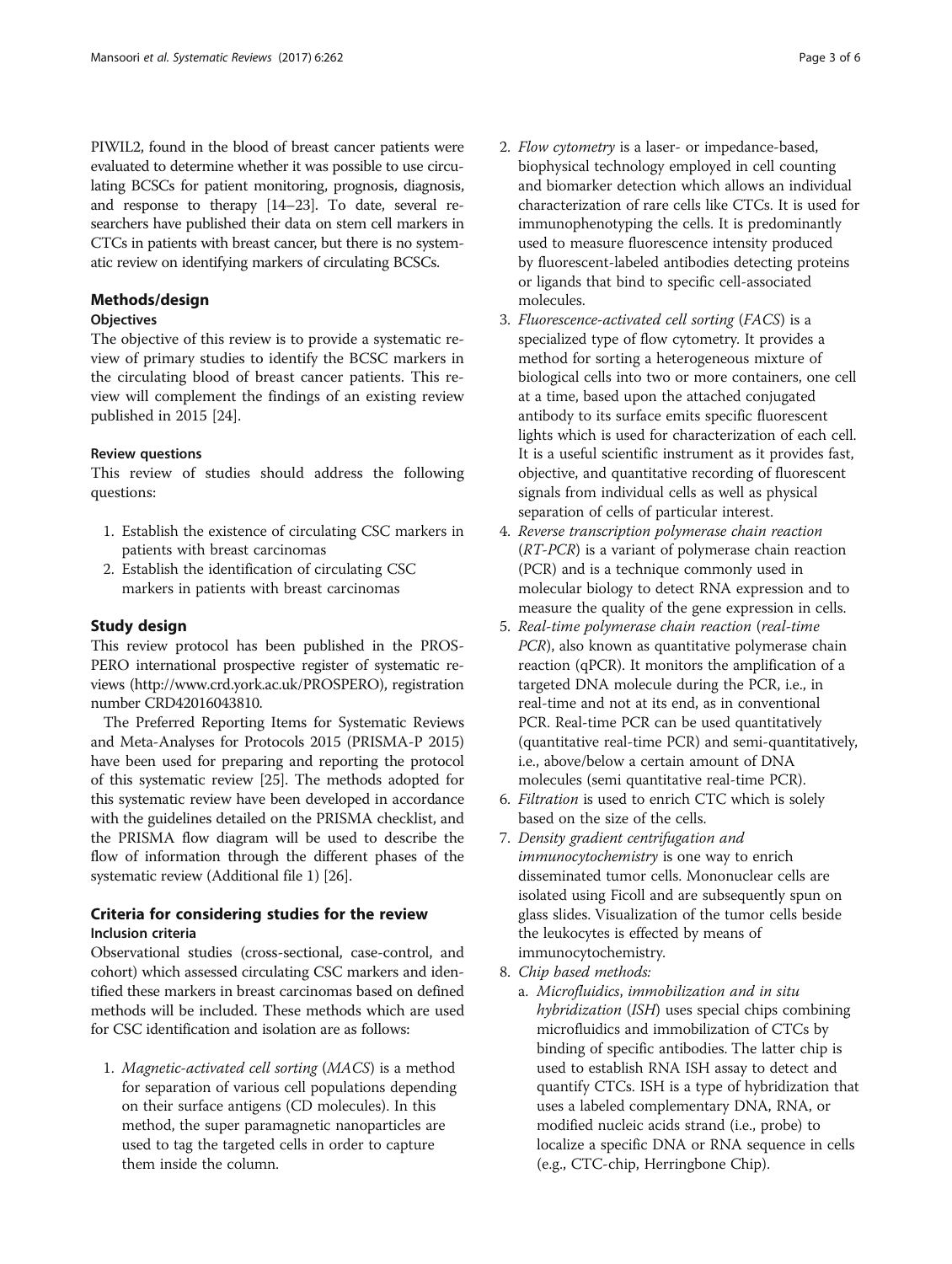b. A novel chip-based platform using size-based separation separates nucleated cells from whole blood by using size-based separation, then aligns cells in a microfluidic channel using inertial focusing, and subsequently isolates CTCs by means of negative selection (leukocytes depletion) using microfluidic magnetophoresis. This method significantly reduces contamination of the isolated CTCs with undesired hematopoietic cells as well as includes CTCs that have undergone epithelial to mesenchymal transition (EMT) and thus lost epithelial traits.

#### **Participants**

Adult patients with breast cancer, any subtype, will be included.

### **Outcomes**

The primary outcome will be the expression pattern of circulating CSC markers in breast carcinomas including EPCAM, CD44, CD24, ALDH1, CD133, and PIWIL2. The secondary outcome will be expression pattern of circulating CSC markers in individual subtypes of breast carcinomas.

#### Types of studies to be excluded

Studies assessing animal models, reviews, letters, editorials, case reports, and case series studies will be excluded.

## Search methods for identification of studies Electronic searches

To identify the relevant studies, we will search the databases PubMed, Web of Science, Embase, Scopus, and Google Scholar (up to October 2016).

#### PUBMED search strategy

In the PubMed database, the search syntax will be: Breast AND (Cancer OR Neoplasm OR Carcinoma OR Tumor OR Tumour OR Cancers OR Neoplasms) AND circulating AND ("tumor cell" OR "cancer cell" OR "cancer stem cell" OR "initiating stem cell" OR "tumor initiating cell") AND ("stemness marker" OR marker OR "surface marker"). The search syntax will be modified in other databases.

#### Data extraction (selection and coding)

Two reviewers (M. Mansoori and L. Janani) will independently extract the following information from each study:

1. Study characteristics (author, year of publication, language of publication, country, study design, setting, locations, criteria for sample selection and sample size, diagnostic criteria, outcomes measured, and patient enrolment strategies)

2. Participants' characteristics (age, gender)

3. Frequency estimates of cancer stem cell marker expression on the surface of circulating tumor cells. Discrepancies between the two reviewers will be resolved by discussion. An independent investigator will be consulted to reach a consensus where there is uncertainty or disagreement between the reviewers.

#### Risk of bias (quality) assessment

Two reviewers, LJ and MM, will independently assess the methodological quality of primary studies by a quality assessment tool developed by Hoy et al. [\[27](#page-5-0)] and adapted by Werfalli et al. [[28](#page-5-0)]. It will be applied and further adapted, if necessary, to all screened full-text articles in order to assess study quality. The defined questions will be answered and the score of each article will be calculated using this assessment tool. Studies will be graded as low risk, moderate risk, and high risk for scores of 6,  $6-8$ , and  $> 8$ , respectively. The Newcastle-Ottawa Scale (NOS) will be used to assess the quality of studies, if the case-control primary studies will be included in the systematic review. This tool was developed as a collaboration between the University of Newcastle, Australia, and the University of Ottawa, Canada, using a Delphi process to define variables for data extraction. Using the tool, each study is judged on eight items, categorized into three groups: the selection of the study groups, the comparability of the groups, and the ascertainment of either the exposure or outcome of interest for case-control or cohort studies, respectively [\[29\]](#page-5-0). An independent investigator will be consulted to reach a consensus where there is uncertainty or disagreement between the reviewers.

## Strategy for data synthesis

We will review and present all included studies in two separate tables. The first table will provide details on study quality according to the abovementioned tool. The other table will include study design, patient demographic, and identification of circulating CSC markers in patients with breast carcinomas. The guidelines suggested by the Cochrane Handbook for Systematic Reviews of Interventions (Higgins 2008) will be used for appropriate statistical analysis. Data will be analyzed using Stata software (Stata Corp V.12, TX, USA). Initially, the data will be analyzed using a narrative method. For studies with control group, we planned to use meta-analysis to combine the results. We will present dichotomous outcomes as odds ratios with 95% confidence intervals (CI). Heterogeneity will be evaluated to determine the extent of variation in effect estimates due to heterogeneity rather than chance. The heterogeneity among the primary studies will be evaluated by a visual inspection of the forest plots,  $\chi^2$  test (with significance defined at  $\alpha$ -level of 10%) and  $I^2$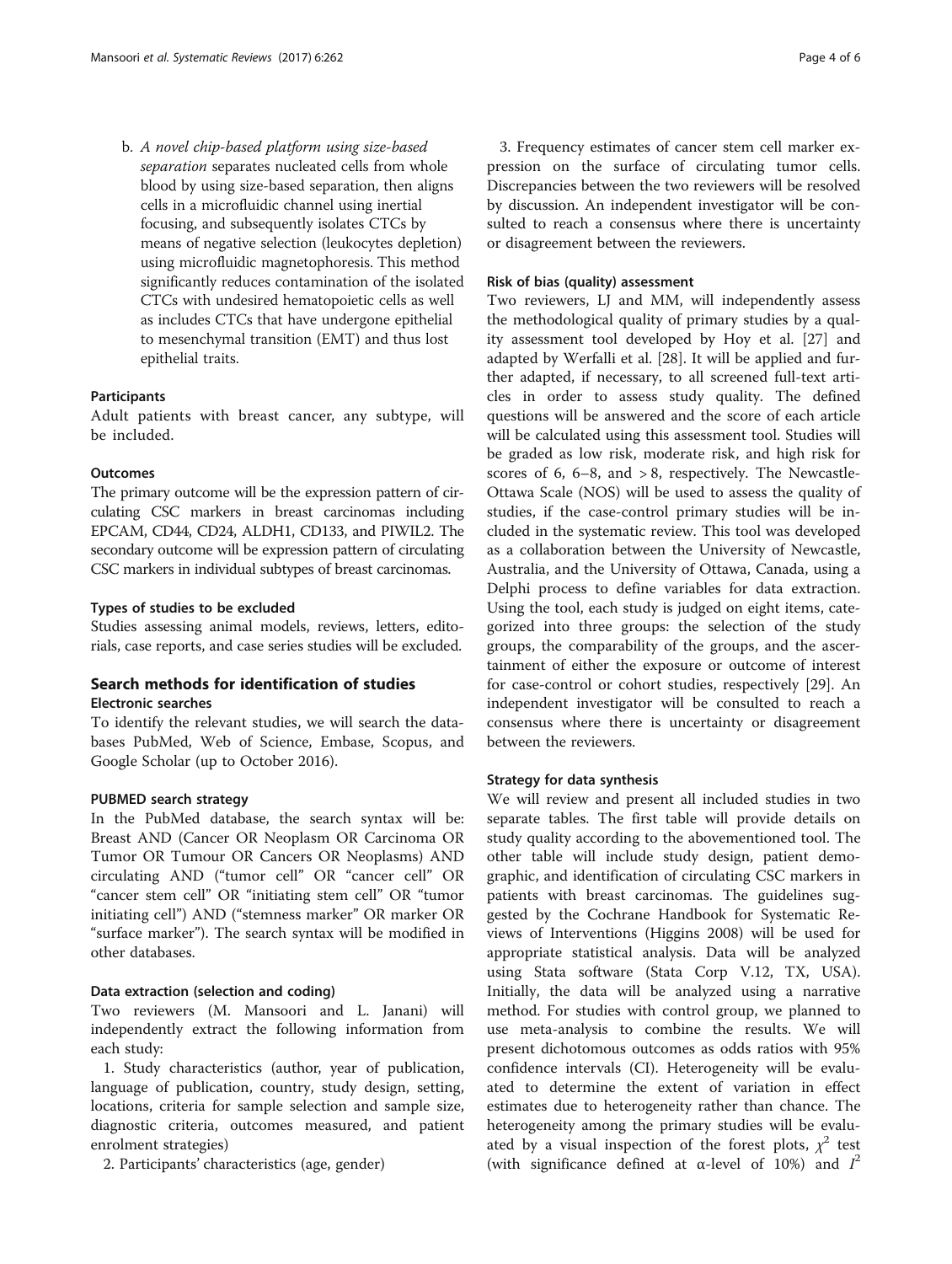<span id="page-4-0"></span>statistic. Categories of heterogeneity will be  $\leq 25\%$  low, 26–50% moderate, 51–75% substantial, and  $\geq 76\%$  as considerable heterogeneity as defined by Higgins. For low and moderate level of heterogeneity, we will use fixed-effect model, and a random-effects model will be used in situations where the level of heterogeneity is substantial. If there will be a considerable level of heterogeneity and the number of studies will be enough, we will try to identify potential sources of heterogeneity by investigating individual studies and using metaregression. Publication bias will be assessed by funnel plots and Egger's test. Sensitivity analysis will be performed according to quality of the studies and differences in countries when appropriate.

#### Analysis of subgroups or subsets

Subgroup analysis will also be used when appropriate (for example, according to cancer subtypes and age groups).

#### Discussion

This review will summarize the data around different markers of circulating cancer stem cell in breast carcinomas. We will report the results of our review in agreement with the PRISMA statement (PRISMA-P 2015 checklist). We aim to introduce marker(s) to best detect breast cancer stem cells in circulation since there is no existing any other similar study. Detecting cancer stem cells in blood will help clinicians to monitor cancer patients by obtaining as many samples as needed with a non-invasive method and in any stages; it is not possible to repeat sampling on working on tissue samples. By identifying cancer stem cells early in blood, it will be possible to distinguish metastasis in early stages.

To our knowledge, this review will be the first of its kind to address this topic. The results of this study can be applicable in diagnosis, monitoring of patients, and targeted therapy of tumors for breast cancer patients.

## Additional file

[Additional file 1:](dx.doi.org/10.1186/s13643-017-0660-y) PRISMA-P (Preferred Reporting Items for Systematic Review and Meta-Analysis Protocols) 2015 checklist. (DOC 85 kb)

#### Abbreviations

BCSC: Breast cancer stem cell; CCSC: Circulating cancer stem cell; CSC: Cancer stem cell; CTC: Circulating tumor cell

#### Acknowledgements

Not applicable.

#### Funding

No funding.

#### Availability of data and materials

All recorded data from the data extraction process will be available on request to the extent that they are not included in the systematic review article.

#### Authors' contributions

ZM, LJ, MM, and AR contributed to the concept and study design. AR and MM developed the search strategies. MM and LJ contributed to the implementation and analysis of the studies and will also screen potential studies, extract data, and assess quality. MM and AR contributed to the initial drafting and critical revision of the manuscript. MM approved the manuscript for submission. All authors read and approved the final manuscript.

#### Ethics approval and consent to participate

Given that this is a protocol for a systematic review, which utilizes published data, ethical approval is not required for this study. The findings of this systematic review will be disseminated through peer-reviewed journal publications and in conference proceedings. There are no systematic reviews that have specifically looked at the frequency of CSC markers in the CTCs of breast cancer patients. This systematic review is expected to serve as a basis for patient monitoring, prognosis and diagnosis of disease, and response to therapy.

#### Competing interests

The authors declare that they have no competing interests.

#### Publisher's Note

Springer Nature remains neutral with regard to jurisdictional claims in published maps and institutional affiliations.

#### Author details

<sup>1</sup>Department of Molecular Medicine, Faculty of Advanced Technologies in Medicine, Iran University of Medical Sciences (IUMS), Tehran, Iran. 2 Department of Molecular Medicine, Oncopathology Research Center, Faculty of Advanced Technologies in Medicine, Iran University of Medical Sciences, Tehran, Iran. <sup>3</sup>Department of Biostatistics, School of Public health Iran University of Medical Sciences (IUMS), Tehran, Iran. <sup>4</sup>Oncopathology Research Centre, Iran University of medical Sciences (IUMS), Tehran, Iran.

#### Received: 28 April 2017 Accepted: 6 December 2017 Published online: 19 December 2017

#### References

- 1. Food, nutrition, physical activity, and the prevention of cancer: a global perspective. Washington DC: American Institute for Cancer Research, 2007.
- 2. Toloudi M, Apostolou P, et al. Correlation between cancer stem cells and circulating tumor cells and their value. Case Rep Oncol. 2011;4:44–54.
- 3. Chiba T, Kanai F, Iwama A, et al. Circulating cancer stem cells: a novel prognostic predictor of hepatocellular carcinoma. Hepatobiliary SurgNutr. 2013;2(1):4–6.
- 4. Potdar PD, NK L. Role of circulating tumor cells in future diagnosis and therapy of cancer. J Cancer Metastasis Treat. 2015;1:44–56.
- 5. Liu S, Cong Y, Wang D, et al. Breast cancer stem cells transition between epithelial and mesenchymal states reflective of their normal counterparts. Stem Cell Reports. 2013;2(1):78–91.
- 6. Liu Y, Nenutil R, et al. Lack of correlation of stem cell markers in breast cancer stem cells. Br J Cancer. 2014;110(8):2063–71.
- 7. Nel I, David P, Gerken GG, et al. Role of circulating tumor cells and cancer stem cells in hepatocellular carcinoma. Hepatol Int. 2014;8(3):321–9.
- 8. Cancer stem cells: emerging concepts and future perspectives in translational oncology, 2015.
- 9. Al-Hajj M, Wicha MS, Benito-Hernandez A, et al. Prospective identification of tumorigenic breast cancer cells. Proc Natl Acad Sci U S A. 2003;100(7):3983–8.
- 10. Friedrichs K, Ruiz P, Franke F, et al. High expression level of α6 integrin in human breast carcinoma is correlated with reduced survival. Cancer Res. 1995;55(4):901–6.
- 11. Lipscomb EA, Simpson KJ, Lyle SR, et al. The α6β4 integrin maintains the survival of human breast carcinoma cells in vivo. Cancer Res. 2005;65(23):10970–6.
- 12. Ginestier C, Hur MH, C-J E, et al. ALDH1 is a marker of normal and malignant human mammary stem cells and a predictor of poor clinical outcome. Cell Stem Cell. 2007;1(5):555–67.
- 13. Liu S, Cong Y, Wang D, et al. Breast cancer stem cells transition between epithelial and mesenchymal states reflective of their normal counterparts. Stem Cell Reports. 2014;2(1):78–91.